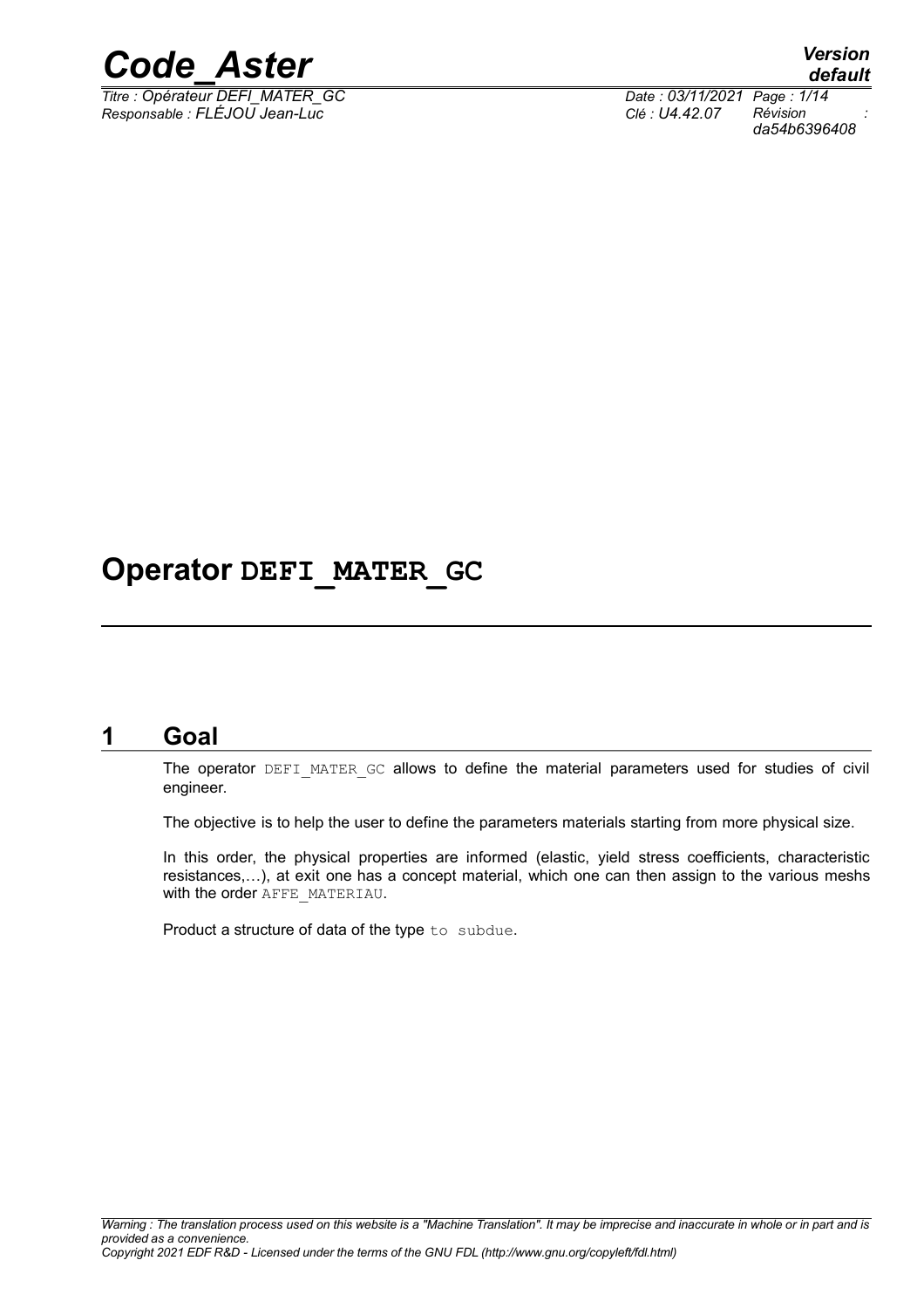# **Code Aster**

Titre : Opérateur DEFI\_MATER\_GC Responsable : FLÉJOU Jean-Luc

Date: 03/11/2021 Page: 2/14 Clé : U4.42.07 Révision da54b6396408

# **Contents**

| 8.2 Operation and the contract of the contract of the contract of the contract of the contract of the contract of the contract of the contract of the contract of the contract of the contract of the contract of the contract<br>$\sim$ 14 |  |
|---------------------------------------------------------------------------------------------------------------------------------------------------------------------------------------------------------------------------------------------|--|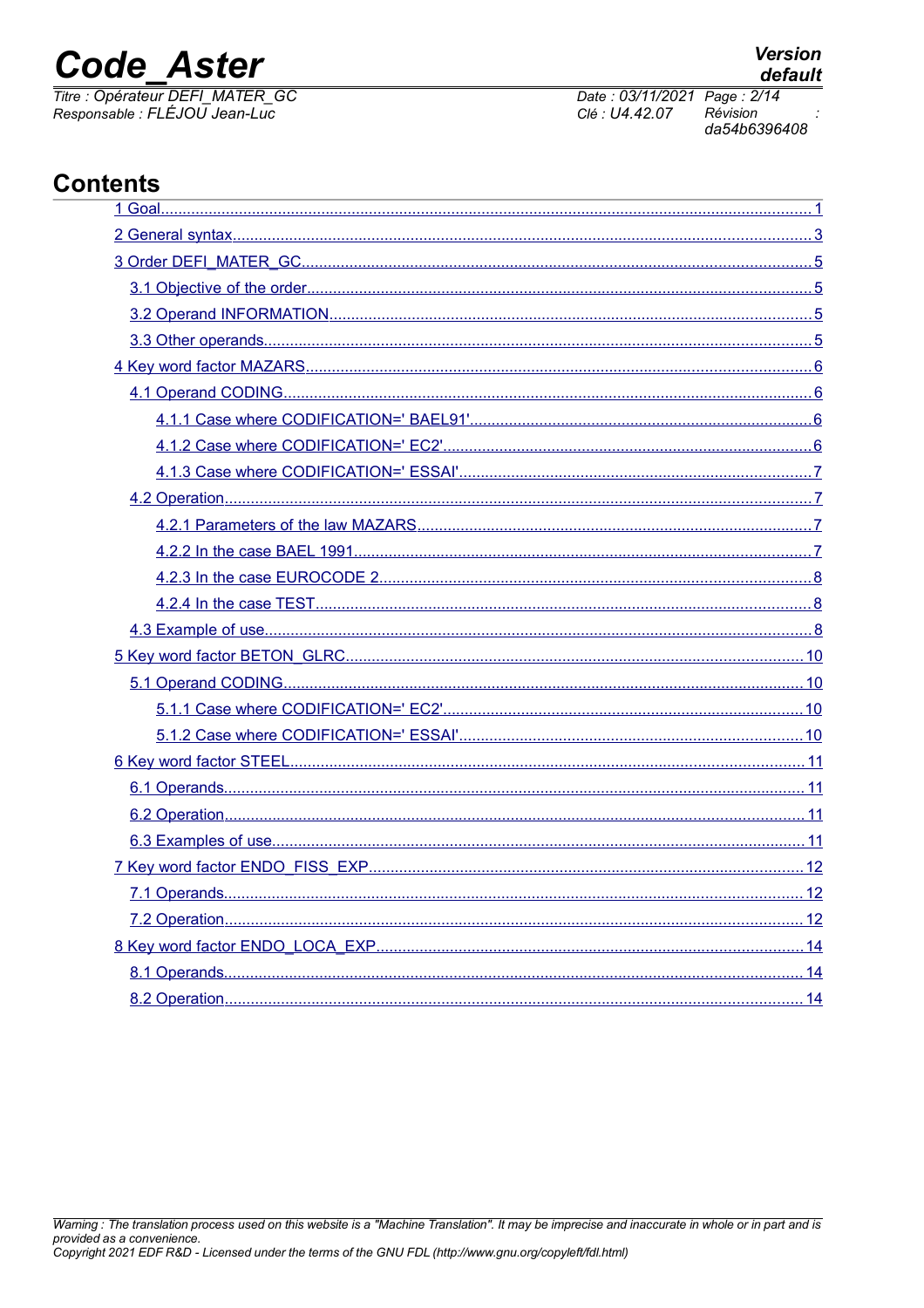*Titre : Opérateur DEFI\_MATER\_GC Date : 03/11/2021 Page : 3/14 Responsable : FLÉJOU Jean-Luc Clé : U4.42.07 Révision :*

*da54b6396408*

# **2 General syntax**

<span id="page-2-0"></span>

| to subdue [to subdue] = DEFI MATER GC (<br>$\Diamond$ INFORMATION =/1<br>/2                                                                                                                                                                                                                                                                                                                                                                                                                                                          | [Defect]                                                                                                                                                                        |
|--------------------------------------------------------------------------------------------------------------------------------------------------------------------------------------------------------------------------------------------------------------------------------------------------------------------------------------------------------------------------------------------------------------------------------------------------------------------------------------------------------------------------------------|---------------------------------------------------------------------------------------------------------------------------------------------------------------------------------|
| $\bullet$ / MAZARS = F (<br>$\bullet$ CODING = ['BAEL91', 'EC2', 'TEST']                                                                                                                                                                                                                                                                                                                                                                                                                                                             | [Text]                                                                                                                                                                          |
| $\#$ if CODING = 'BAEL91'<br>$\blacklozenge$ UNITE CONTRAINTE = ['MPa' ' Pa']<br>$\blacklozenge$ FCJ<br>$=$ $fcj$                                                                                                                                                                                                                                                                                                                                                                                                                    | [Text]<br>[Reality]                                                                                                                                                             |
| # if $\text{COLING}$ = $\text{'EC2'}$<br>◆ UNITE CONTRAINTE = ['Mpa' ' Pa']<br>$\triangleleft$ CLASS = ['C12/15' ' C16/20' ' C20/25' <br>$'C25/30'$  ' C30/37' ' C35/45' <br>$'C40/50'$  ' C45/55' ' C50/60' <br>$'C55/67'$  ' C60/75' ' C70/85' <br>'C80/95'   ' C90/105']                                                                                                                                                                                                                                                          | [Text]                                                                                                                                                                          |
| # if $\text{COLING}$ = $\text{YEST'}$<br>$\bullet$ FCJ = fcj<br>$\bullet$ EIJ = eij<br>$\bullet$ EPSI_C = epsi_c<br>$\begin{array}{cc} \bullet & \text{FTJ} \\ \end{array}$ = ftj<br>$\begin{array}{rcl}\n\vee & \text{wAKED} & = \text{naked} \\ \lozenge & \text{EPSD0} & = \text{epsid0} \\ \lozenge & K & - \end{array}$<br>$\Diamond$ AC = ac<br>$\Diamond$ BC = bc<br>$\Diamond$ AT = At<br>$\Diamond$ BT<br>$=$ BT<br># For postprocessing<br>$\Diamond$ SIGM LIM = sigmlim<br>$\Diamond$ EPSI LIM = epsilim<br>$\mathcal{C}$ | [Text]<br>[Reality]<br>[Reality]<br>[Reality]<br>[Reality]<br>[Reality]<br>[Reality]<br>[Reality]<br>[Reality]<br>[Reality]<br>[Reality]<br>[Reality]<br>[Reality]<br>[Reality] |
| $\blacklozenge$ BETON GLRC = F (<br>$\bullet$ CODING = ['EC2', 'TEST']                                                                                                                                                                                                                                                                                                                                                                                                                                                               | [Text]                                                                                                                                                                          |
| # if $\text{COLING}$ = $\text{'EC2'}$<br>◆ UNITE CONTRAINTE = ['Mpa' ' Pa']<br>$\triangleleft$ CLASS = ['C12/15' ' C16/20' ' C20/25' <br>$'C25/30'$  ' C30/37' ' C35/45' <br>'C40/50'   ' C45/55'   ' C50/60'  <br>$'C55/67'$  ' C60/75' ' C70/85'                                                                                                                                                                                                                                                                                   | [Text]                                                                                                                                                                          |
| $'$ C80/95'   ' C90/105']<br># if $\text{COLING}$ = $\text{YEST}$<br>$\blacklozenge$ FCJ<br>$=$ fcj<br>$\blacklozenge$ EIJ<br>$=$ $eij$<br>$\triangle$ EPSI C<br>$=$ epsi $c$<br>$\blacklozenge$ FTJ<br>$=$ ftj<br>$\Diamond$ NAKED<br>$=$ /naked<br>/ 0.2                                                                                                                                                                                                                                                                           | [Text]<br>[Reality]<br>[Reality]<br>[Reality]<br>[Reality]<br>[Reality]<br>[DEFECT]                                                                                             |

*Warning : The translation process used on this website is a "Machine Translation". It may be imprecise and inaccurate in whole or in part and is provided as a convenience. Copyright 2021 EDF R&D - Licensed under the terms of the GNU FDL (http://www.gnu.org/copyleft/fdl.html)*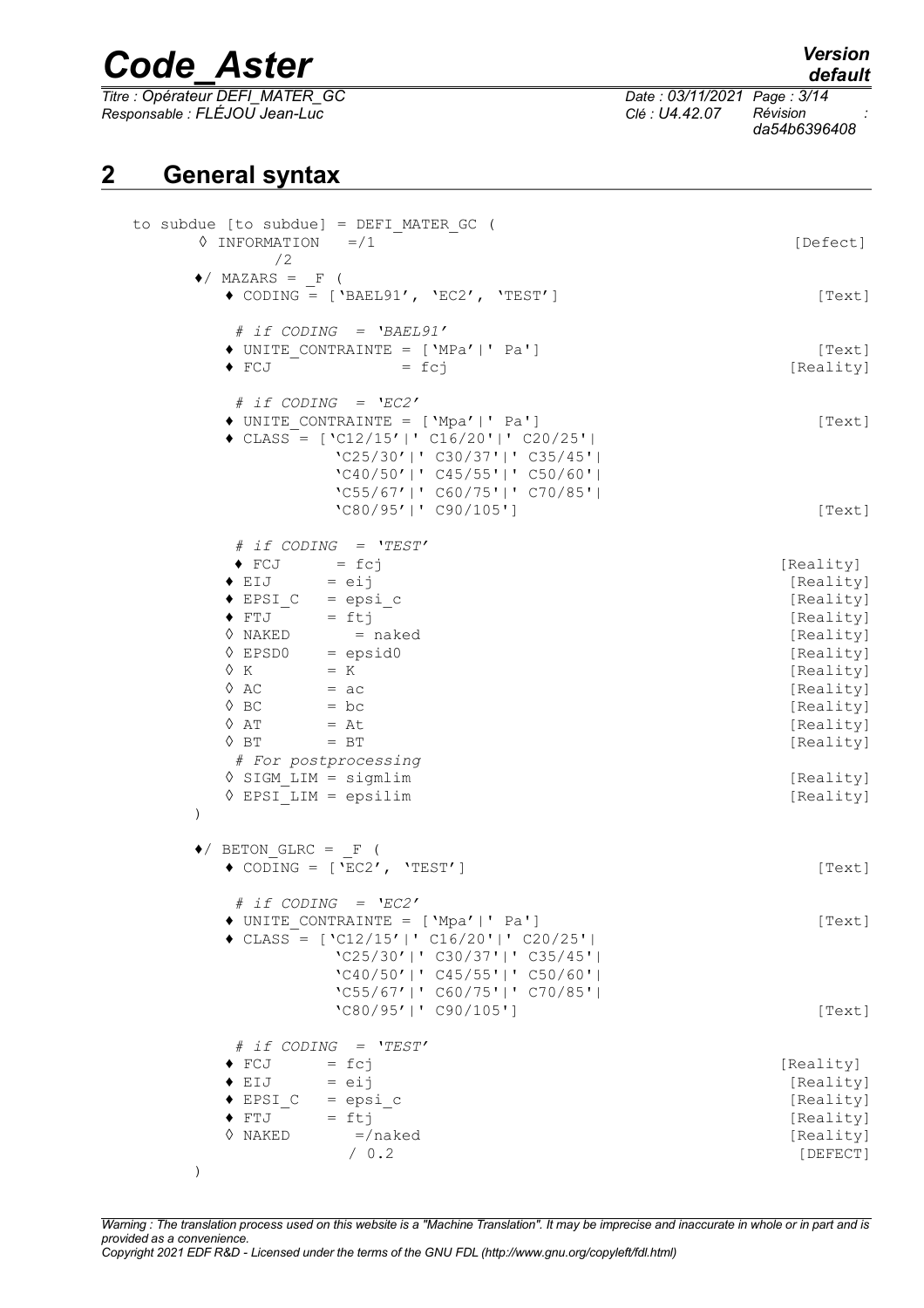# *default*

| <b>Code Aster</b>                                                |                                               | <b>Version</b><br>default |
|------------------------------------------------------------------|-----------------------------------------------|---------------------------|
| Titre : Opérateur DEFI_MATER_GC<br>Responsable : FLÉJOU Jean-Luc | Date: 03/11/2021 Page: 4/14<br>Clé : U4.42.07 | Révision<br>da54b6396408  |
| $\blacklozenge$ /ENDO FISS EXP = F (                             |                                               |                           |
| $\blacklozenge$ $E$<br>$=$ E                                     |                                               | [Reality]                 |
| $\blacklozenge$ naked<br>= naked                                 |                                               | [Reality]                 |
| $=$ ft<br>$\blacklozenge$ FT                                     |                                               | [Reality]                 |
| $\blacklozenge$ FC<br>$=$ FC                                     |                                               | [Reality]                 |
| $\blacklozenge$ GF<br>$= Gf$                                     |                                               | [Reality]                 |
| $\blacklozenge$ /P<br>$= p$                                      |                                               | [Reality]                 |
| = Ginit<br>/G INIT                                               |                                               | [Reality]                 |
| $\Diamond$ / $\Diamond$<br>$= Q$                                 |                                               | [Reality]                 |
| /Q REL<br>= q rel                                                |                                               | [Reality]                 |
| $\bullet$ LARG BANDE = dble D                                    |                                               | [Reality]                 |
| $\Diamond$ COEF RIGI MINI = Rmin                                 |                                               | [Reality]                 |
| ♦ REST RIGI FC<br>$= \text{rrc}$                                 |                                               | [Reality]                 |
| $\lambda$                                                        |                                               |                           |
| $\blacklozenge$ /ENDO LOCA EXP = F (                             |                                               |                           |
| $=$ E<br>♦ E                                                     |                                               | [Reality]                 |
| $=$ naked<br>$\blacklozenge$ NAKED                               |                                               | [Reality]                 |
| $=$ ft<br>$\blacklozenge$ FT                                     |                                               | [Reality]                 |
| $\blacklozenge$ FC<br>$=$ FC                                     |                                               | [Reality]                 |
| $= Gf$<br>$\bullet$ GF                                           |                                               | [Reality]                 |
| $\bullet$ P<br>$= p$                                             |                                               | [Reality]                 |
| ◆ DIST CRACK<br>$= Lf$                                           |                                               | [Reality]                 |
| ♦ REST RIGI FC<br>$= \text{rrc}$                                 |                                               | [Reality]                 |
| $\mathcal{C}$                                                    |                                               |                           |
| $\blacklozenge$ /STEEL<br>$=$ F                                  |                                               |                           |
| $\blacklozenge$ $E$<br>$=$ Young                                 |                                               | [Reality]                 |
| $= sigy$<br>$\bullet$ SY                                         |                                               | [Reality]                 |
| $=$ naked<br>0 NAKED                                             |                                               | [Reality]                 |
| $\lozenge$ D SIGM EPSI = dsde                                    |                                               | [Reality]                 |
| # For postprocessing                                             |                                               |                           |
| $\Diamond$ SIGM LIM<br>$=$ sigmlim                               |                                               | [Reality]                 |
| = epsilim<br>♦ EPSI LIM                                          |                                               | [Reality]                 |
| $\mathcal{E}$                                                    |                                               |                           |
| $\Diamond$ RHO<br>$=$ rho                                        |                                               | [Reality]                 |
| $\Diamond$ ALPHA<br>$=$ appha                                    |                                               | [Reality]                 |
| $\Diamond$ AMOR ALPHA = will amora                               |                                               | [Reality]                 |
| ♦ AMOR BETA<br>$=$ amorb                                         |                                               | [Reality]                 |
| ♦ AMOR HYST<br>$=$ amorh                                         |                                               | [Reality]                 |
|                                                                  |                                               |                           |

*Warning : The translation process used on this website is a "Machine Translation". It may be imprecise and inaccurate in whole or in part and is provided as a convenience. Copyright 2021 EDF R&D - Licensed under the terms of the GNU FDL (http://www.gnu.org/copyleft/fdl.html)*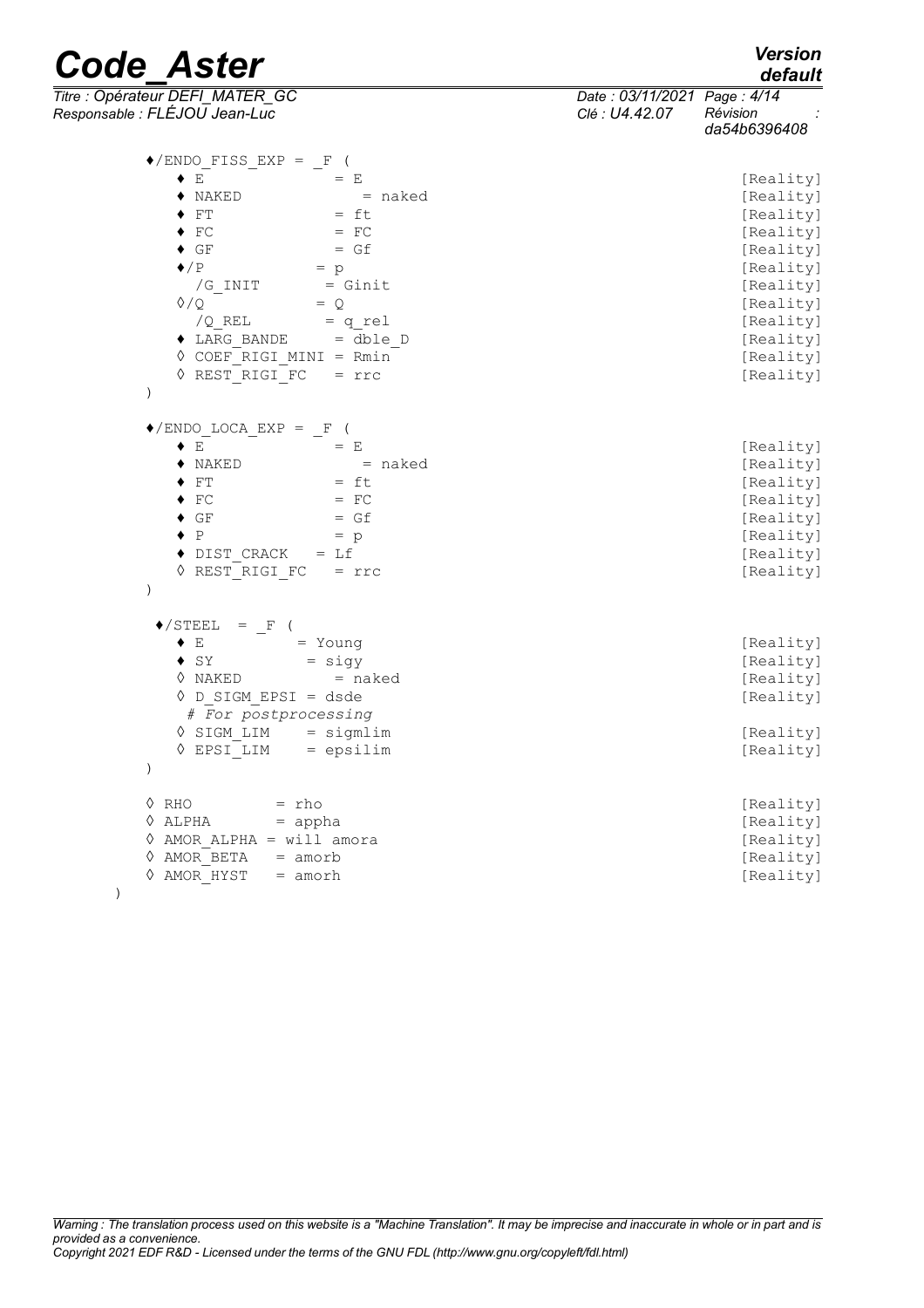*Titre : Opérateur DEFI\_MATER\_GC Date : 03/11/2021 Page : 5/14 Responsable : FLÉJOU Jean-Luc Clé : U4.42.07 Révision :*

*da54b6396408*

# <span id="page-4-3"></span>**3 Order DEFI\_MATER\_GC**

# **3.1 Objective of the order**

<span id="page-4-2"></span>The order DEFI\_MATER\_GC aims to simplify the entry of the coefficients materials for an application to the civil engineer, with the following laws:

- concrete law MAZARS,
- law of concrete for GLRC\_DM,
- steel law ECRO\_LINE.
- law of damage nonlocal of the concrete ENDO\_FISS\_EXP,
- law of damage local of the concrete ENDO LOCA EXP.

In this order, the physical properties are informed (elastic, yield stress coefficients, characteristic resistances,…), at exit one lays out of a concept "material", which one can then assign to the various meshs with the order AFFE\_MATERIAU.

These concepts "material" at exit can also be used by the operator DEFI\_GLRC, for the cases concrete armed for GLRC DM and steel ECRO LINE.

### **3.2 Operand INFORMATION**

<span id="page-4-1"></span>Allows to have, in the file of message, the echo of the order DEFI MATERIAU used by DEFI\_MATER\_GC at the time of the definition of material.

The order DEFI\_MATER\_GC always print the parameters of material which are transmitted to the order DEFI\_MATERIAU (confer the paragraph "example of use").

### **3.3 Other operands**

<span id="page-4-0"></span>Operands RHO, ALPHA, AMOR\_ALPHA, AMOR\_BETA, AMOR\_HYST correspond and have the same meaning as those which one finds under the key word factor ELAS order DEFI\_MATERIAU [U4.43.01].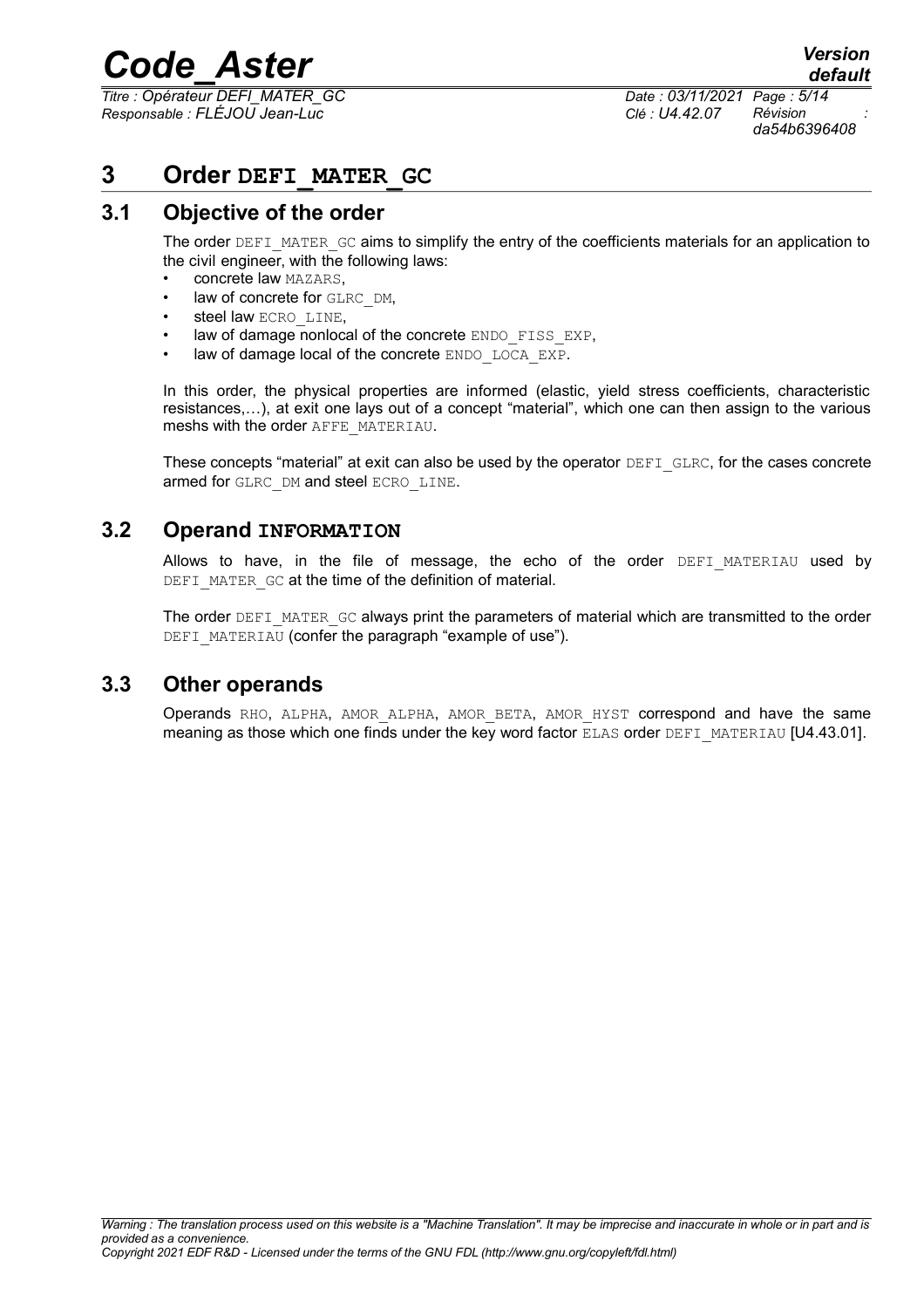*Titre : Opérateur DEFI\_MATER\_GC Date : 03/11/2021 Page : 6/14 Responsable : FLÉJOU Jean-Luc Clé : U4.42.07 Révision :*

*da54b6396408*

# **4 Key word factor MAZARS**

<span id="page-5-3"></span>The model of behavior of Mazars is an elastic model of behavior endommageable making it possible to describe the softening behavior of the concrete. It distinguishes behaviour in traction and compression.

# **4.1 Operand CODING**

<span id="page-5-2"></span>The order DEFI\_MATER\_GC can use code of practice or advices resulting from codings to determine the parameters of the law of behavior MAZARS.

- ♦ CODING = 'BAEL91'|' EC2'|' ESSAI'
- 'BAEL91' : indicate that the parameters used in the definition of materials result from coding BAEL 1991 .
- 'EC2' : indicate that the parameters used in the definition of materials result from coding EUROCODE 2 .
- 'TEST' : indicate that the parameters used in the definition of materials come from test.

For example, according to BAEL 1991, for the material concrete knowing its characteristic resistance in compression FCJ, its resistance in traction can be estimated by: *FTJ*=0.6+0.06 *FCJ* where FTJ and FCJ are in *MPa* .

#### **4.1.1 Case where CODIFICATION=' BAEL91'**

<span id="page-5-1"></span>The parameters used in the definition of materials result from coding BAEL 1991.

♦ UNITE\_CONTRAINTE

Unit of constraint of the problem [ *MPa* | *Pa* ]: Méga-Pascal or Pascal. The seizure of this operand is obligatory, because the formulas used in the continuation requires to know if the parameters materials are in *Pa* or *MPa* . Lbe parameters materials which are returned by the order are in the same system of unit. UNITE\_CONTRAINTE must thus be compatible with the units of the study.

- *Pa* : the parameters materials are homogeneous with *Pa* .
- *MPa* : parameters materials are homogeneous with *MPa* .
- ♦ FCJ

Constraint with the peak in compression, in *Pa* or *MPa* , according to the value of UNITE CONTRAINTE.

#### **4.1.2 Case where CODIFICATION=' EC2'**

#### <span id="page-5-0"></span>♦ UNITE\_CONTRAINTE

Unit of constraint of the problem *MPa* or *Pa* : Méga-Pascal or Pascal. The seizure of this operand is obligatory, because it is necessary to turn over the parameters materials in the system of unit used to make the study.

♦ CLASS

Resistance in compression of the concrete is indicated by strength classes related to the characteristic resistance measured on cylinder or cube, in accordance with IN 206-1.

The classes available in the operator are all those defined in EUROCODE 2 : 'C12/15' 'C16/20' 'C20/25' 'C25/30' 'C30/37' 'C35/45' 'C40/50' 'C45/55' 'C50/60' 'C55/67' 'C60/75' 'C70/85' 'C80/95' 'C90/105'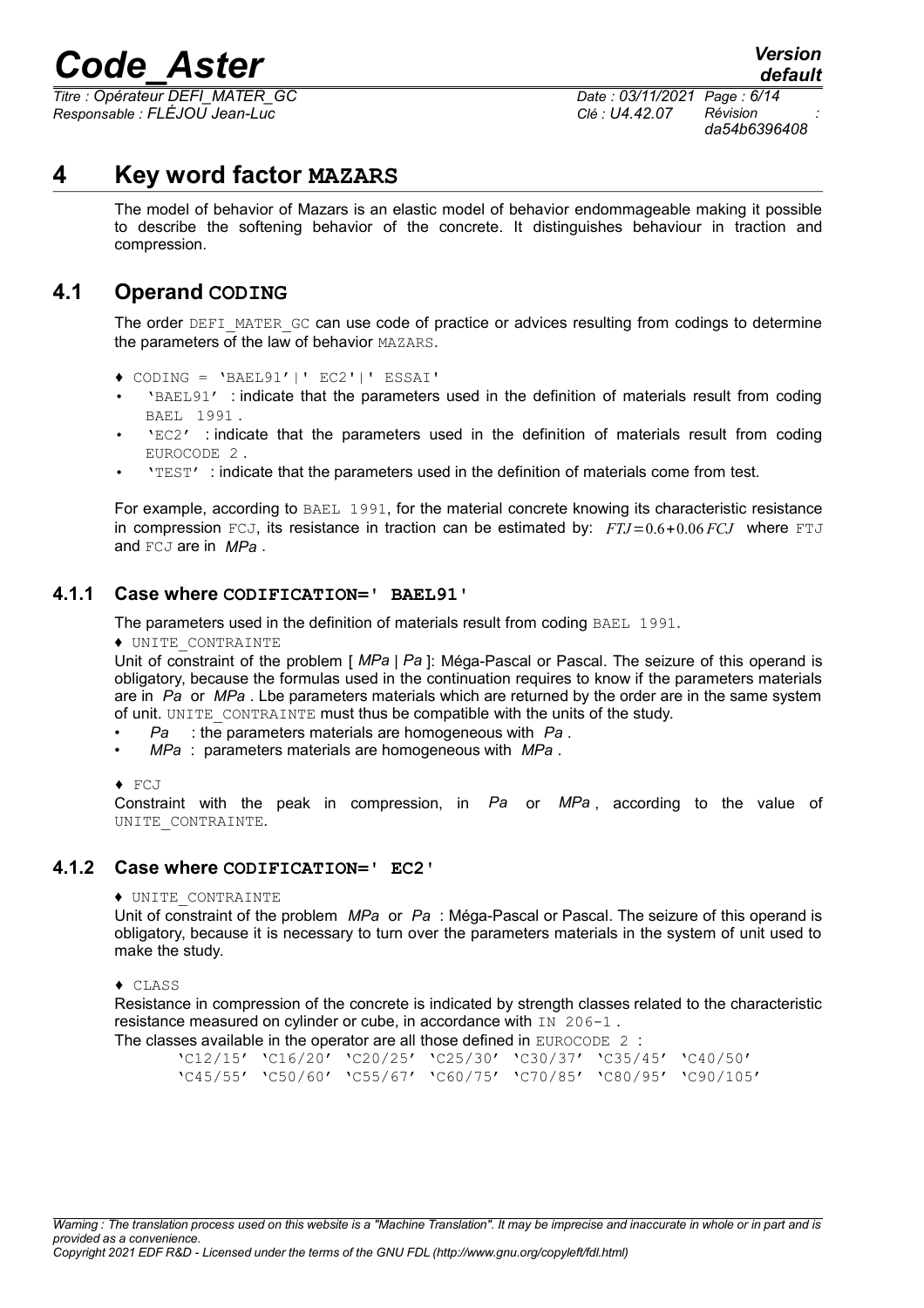*Responsable : FLÉJOU Jean-Luc Clé : U4.42.07 Révision :*

*Titre : Opérateur DEFI\_MATER\_GC Date : 03/11/2021 Page : 7/14 da54b6396408*

#### **4.1.3 Case where CODIFICATION=' ESSAI'**

<span id="page-6-3"></span>In this case, the user must inform all the characteristics necessary to determine the parameters of the law of behavior of MAZARS. The user must give these characteristics in a system of units compatible with his study.

Obligatory parameters:

- $\bullet$   $FCJ$  : Constraint with the peak in compression.
- ♦ EIJ : Young modulus.
- ♦ EPSI\_C : Deformation with the peak in compression.
- ♦ FTJ : Constraint with the peak in traction.

Optional parameters, presented in the table [4.1.3-a,](#page-6-4) are those which one finds under the key word factor MAZARS order DEFI\_MATERIAU [U4.43.01].

| EPSD0                                               | Threshold of damage in deformation                                            |  |
|-----------------------------------------------------|-------------------------------------------------------------------------------|--|
| AC, BC                                              | Coefficients allowing to fix the pace of the curved post-peak in compression. |  |
| AT, BT                                              | Coefficients allowing to fix the pace of the curved post-peak in traction.    |  |
| Parameter of correction for shearing.               |                                                                               |  |
| Table 4.1.3-a : Parameters materials of law MAZARS. |                                                                               |  |

<span id="page-6-4"></span>◊ NAKED : Poisson's ratio.

◊ SIGM\_LIM : Ultimate stress.

<span id="page-6-2"></span>◊ EPSI\_LIM : Limiting deformation.

### **4.2 Operation**

#### **4.2.1 Parameters of the law MAZARS**

<span id="page-6-1"></span>The parameters of the law are given using the following characteristics:  $FCJ$ ,  $EJJ$ ,  $EPSI$  C,  $FTJ$ . The formulas are:

$$
\varepsilon_0 = f_{ij}/E_{ij} \quad \beta = 1.10 \quad B_T = E_{ij}/f_{ij} \quad A_T = 0.70
$$

$$
B_c = \frac{1}{\varepsilon_c v \sqrt{2}} \qquad A_c = \frac{\left(\frac{f_{cj} v \sqrt{2}}{E_{ij}} - \varepsilon_0\right)}{\varepsilon_c v \sqrt{2} \% exp\left(B_c(\varepsilon_0 - \varepsilon_c v \sqrt{2})\right) - \varepsilon_0}
$$

$$
\sigma_{\rm ELS} = 0.6 f_{\rm ej} \quad \varepsilon_{\rm ELU} = 3.5 \,\% \text{m}
$$

 $A_c$  and  $B_c$  are given by solving the equations resulting from the writing 1D behavior of MAZARS in order to respect the constraint and the deformation with the peak, as well as the horizontal tangent with the peak.

- $B_c$  is obtained while solving  $f'(\varepsilon_c)=0$
- $A_c$  while solving  $f_{cj} = f(\varepsilon_c)$ .

#### **4.2.2 In the case BAEL 1991**

<span id="page-6-0"></span>Two operands are obligatory: UNITE\_CONTAINTE, FCJ.

The order determines the sizes necessary by formulas or rules resulting from BAEL91. In the formulas below Lbe sizes  $f_{cj}, f_{tj}, E_{ij}$  are in *MPa* .

$$
E_{ij} = 11000.0 \sqrt[3]{f_{cj}} \quad f_{ij} = 0.6 + 0.06 f_{cj} \quad \varepsilon_c = 0.620E - 3 \sqrt[3]{f_{cj}} \quad v = 0.200
$$
  
Parameters of the law of MAZARS are then given.

*Copyright 2021 EDF R&D - Licensed under the terms of the GNU FDL (http://www.gnu.org/copyleft/fdl.html)*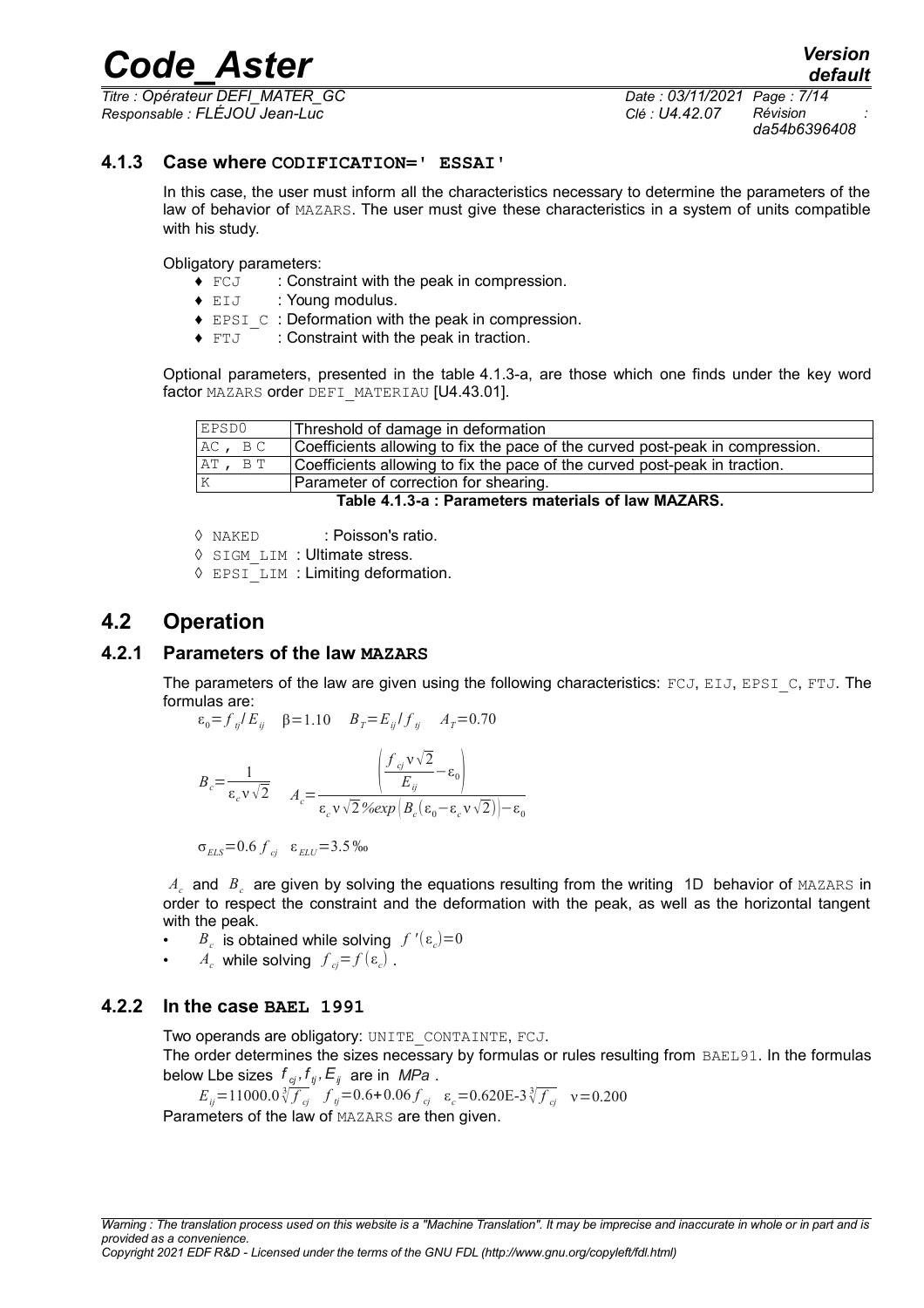*Titre : Opérateur DEFI\_MATER\_GC Date : 03/11/2021 Page : 8/14 Responsable : FLÉJOU Jean-Luc Clé : U4.42.07 Révision :*

*da54b6396408*

*default*

#### **4.2.3 In the case EUROCODE 2**

<span id="page-7-2"></span>Two operands are obligatory: UNITE\_CONTAINTE, CLASS.

The order determines the sizes necessary by formulas or rules resulting from EUROCODE 2. In the formulas below Lbe sizes  $f_{ck}$ ,  $f_{cm}$ ,  $f_{ctm}$ ,  $E_{cm}$  are in *MPa.* 

*f ck* : characteristic resistance in compression measured on cylinder to 28 days.

*f cm* : average resistance in compression of the concrete to 28 days.  $f_{cm} = f_{ck} + 8.0$ 

*f ctm* : average resistance in traction of the concrete.

- $f_{\rm ctm} = \begin{cases} \begin{array}{c} 0.30 \;\; f_{\rm c} \kappa^{2/3} & \text{pour classe } \leq \,\,\text{C50/60} \ 2.12 \;\; \log(1+f_{\rm sw}/10) & \text{pour classe} \,>\,\,\,\text{C50/60} \end{array} \end{cases}$ 2.12 log(1+*f cm*/10) *pour classe* > C50/60
- *Ecm* : tangent module

 $E_{cm} = 22.0E + 0.3 \left( \frac{f_{cm}}{10} \right)^{0.1}$ 0.3

- ε*c1* : deformation with the peak in ‰  $\varepsilon_{c1}$  = 0.7  $f_{cm}^{0.31}$  *toujours* ≤ 2.8
- ε*cu1* : ultimate limiting deformation in ‰ .

 $\varepsilon_{\text{cut}} = \begin{bmatrix} 2.80 + 27 & 98 - f_{\text{cm}} \\ 3.5 & 100 \end{bmatrix}^4$ 4 *pour classe* > C50/60  $3.5$  *pour classe*  $\leq C50/60$ 

Parameters of the law of MAZARS are then given.

#### **4.2.4 In the case TEST**

<span id="page-7-1"></span>Four operands are obligatory : FCJ, EIJ, EPSI C, FTJ. Parameters of the law of behavior of MAZARS are given like previously.

So operands optional presented to the table [4.1.3-a](#page-6-4) are informed, they are taken into account by the order. It is thus necessary to make sure of the coherence of the provided sizes, in particular in the following cases:

- the user gives  $B_c$ . The equation  $f'(\epsilon_c)=0$  can not be checked, in this case the behavior will pass by the point  $f_{cj}$  but  $f_{cj}$ ,  $\varepsilon_c$  will not be any more a extremum.
- the user gives  $A_c$  . The equation  $f_{cj} = f(\varepsilon_c)$  can not be checked, in this case the behavior will not pass by the point  $f_{c_j}$  and  $\varepsilon_c$ .

# **4.3 Example of use**

<span id="page-7-0"></span>To define a concrete which has a behavior of MAZARS with a resistance characteristic of 40.0 *MPa* for a study whose constraints must be in *Pa* , the order is used in the following way:

```
BETONM = DEFI_MATER_GC (
     \text{MAZARS} = \textbf{F} \left( \text{FCJ=40.0E+06}, \text{UNITE} \text{ CONTRAINTE} = \text{``Phase''}, \right))
```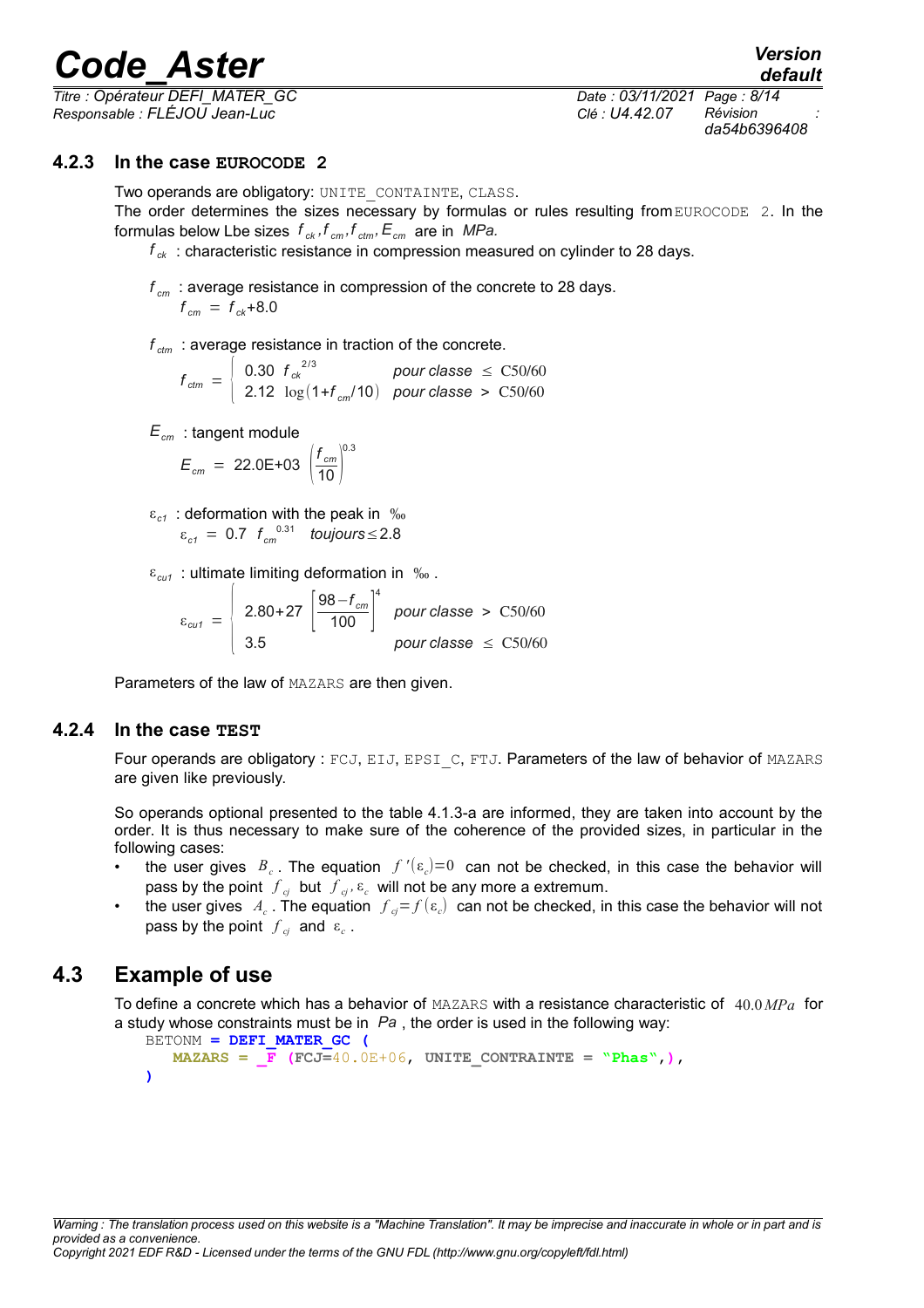*Code\_Aster Version Titre : Opérateur DEFI\_MATER\_GC Date : 03/11/2021 Page : 9/14 Responsable : FLÉJOU Jean-Luc Clé : U4.42.07 Révision :*

*da54b6396408*

#### The order prints in the file of message all the values which are used to define material. == PARAMÈTRES OF LAW MAZARS [PA] ==

```
ELASTICITY PART:
 E = 3.76194246E+10, NAKED = 2.00000000E-01,
NON-LINEAR PART:
 BT = 1.25398082E+04, K = 0.70000000E+00,
AT = 7.00000000E-01, EPSI LIM = 3.50000000E-03,
BC = 1.66741558E+03, SIGM LIM = 2.40000000E+07,
 AC = 1.28292129E+00, EPSD0 = 7.97460364E-05,
FOR INFORMATION:
FCJ = 4.000E+07, FTJ = 3.0000E+06, EPSI C = 2.12036757E-03,
```
The table [4.3-a](#page-8-0) give sets of parameters obtained with the rules previously described.

| $MPa$ ]<br>Fcj | 30,0     | 35,0     | 40,0       | 45,0       | 50,0     |
|----------------|----------|----------|------------|------------|----------|
| Ftj<br>MPa     | 2,4      | 2,7      | 3,0        | 3,3        | 3,6      |
| Young<br>MPa   | 34180,0  | 35982,0  | 37619,0    | 39126,0    | 40524,0  |
| Nu             | 0,2      | 0,2      | 0,2        | 0,2        | 0,2      |
| $Epsi_c$       | 1,93E-03 | 2,03E-03 | $2,12E-03$ | $2,21E-03$ | 2,28E-03 |
| At             | 0.7      | 0,7      | 0.7        | 0.7        | 0,7      |
| $B_t$          | 14241,0  | 13327,0  | 125 39.8   | 11856,0    | 11257,0  |
| Epsilon        | 7,02E-05 | 7,50E-05 | 7.9 7 E-05 | 8,43E-05   | 8,88E-05 |
| Bc             | 1835,2   | 1743,3   | 1667,4     | 1603,2     | 1547,9   |
| Ac             | 1,128    | 1,209    | 1,283      | 1,351      | 1,415    |
|                |          |          |            |            |          |

<span id="page-8-0"></span>**Table 4.3-a : Parameters for the law MAZARS.**

The figure [4.3-a](#page-8-1) present the various curves of compression obtained with the values of the table [4.3-a.](#page-8-0)

<span id="page-8-1"></span>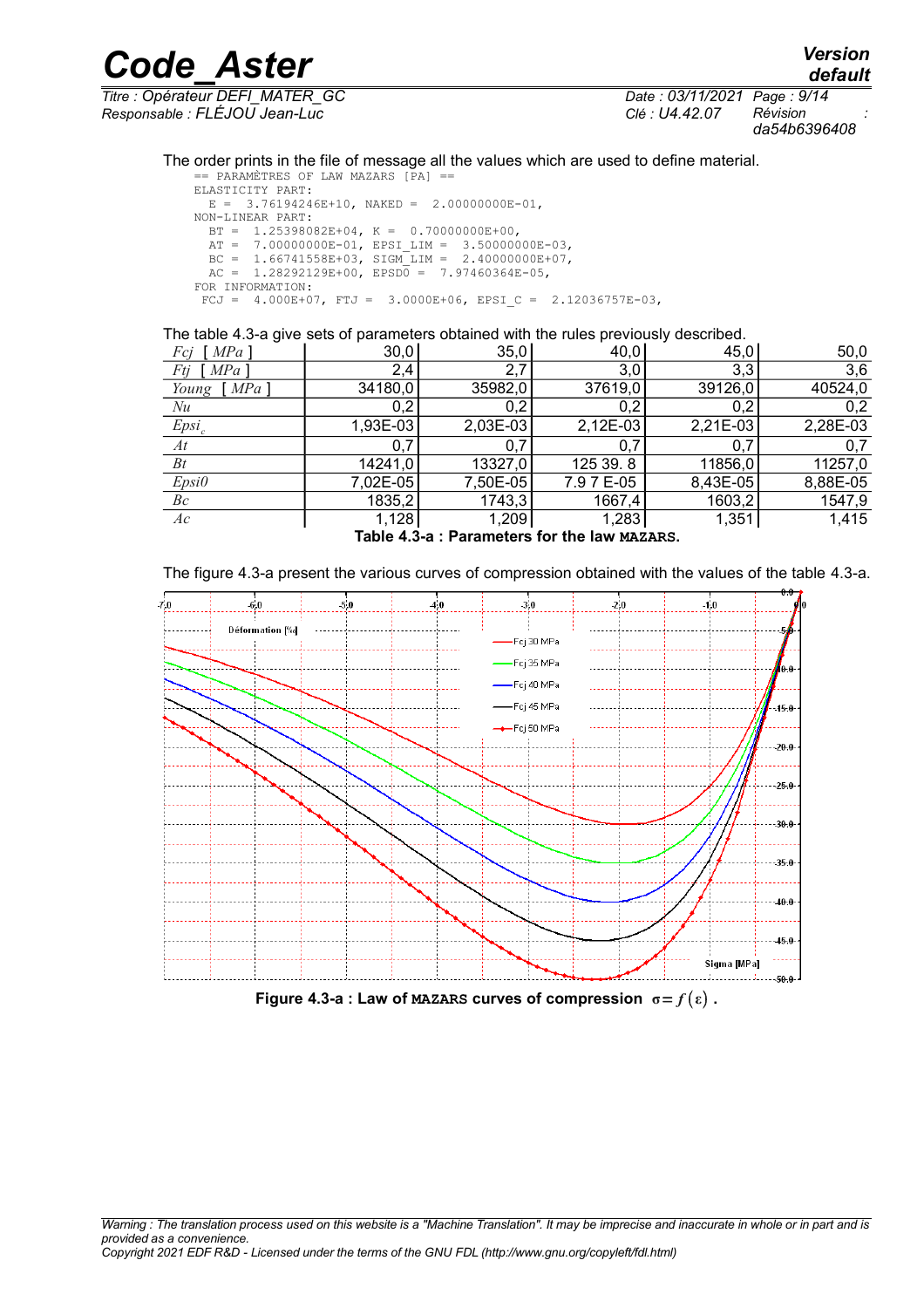*Responsable : FLÉJOU Jean-Luc Clé : U4.42.07 Révision :*

*Titre : Opérateur DEFI\_MATER\_GC Date : 03/11/2021 Page : 10/14 da54b6396408*

*default*

# **5 Key word factor BETON\_GLRC**

<span id="page-9-3"></span>This keyword factor is used to define concrete material which will be provided to the keyword BETON/MATER **of** DEFI\_GLRC/RELATION=' GLRC\_DM'.

### **5.1 Operand CODING**

<span id="page-9-2"></span>This operand functions in the same way as that of the keyword MAZARS.

- ♦ CODING = 'EC2'|' ESSAI'
- 'EC2' : indicate that the parameters used in the definition of materials result from coding EUROCODE 2
- 'TEST' : indicate that the parameters used in the definition of materials come from test.

#### **5.1.1 Case where CODIFICATION=' EC2'**

<span id="page-9-1"></span>♦ UNITE\_CONTRAINTE

Unit of constraint of the problem *MPa* or *Pa* : Méga-Pascal or Pascal. The seizure of this operand is obligatory, because it is necessary to turn over the parameters materials in the system of unit used to make the study.

#### ♦ CLASS

Resistance in compression of the concrete is indicated by strength classes related to the characteristic resistance measured on cylinder or cube, in accordance with IN 206-1.

The classes available in the operator are all those defined in EUROCODE 2: 'C12/15' 'C16/20' 'C20/25' 'C25/30' 'C30/37' 'C35/45' 'C40/50' 'C45/55' 'C50/60' 'C55/67' 'C60/75' 'C70/85' 'C80/95' 'C90/105'

#### **5.1.2 Case where CODIFICATION=' ESSAI'**

<span id="page-9-0"></span>In this case, the user must inform the following parameters which will be formatted in a concept "material" in order to be with the format expected by  $DEFI$  GLRC. The user must give these characteristics in a system of units compatible with his study.

- ♦ FCJ : Constraint with the peak in compression.
- ♦ EIJ : Young modulus.
- ♦ EPSI\_C : Deformation with the peak in compression.
- ♦ FTJ : Constraint with the peak in traction.
- ◊ NAKED : Poisson's ratio. (0.2 by defaults)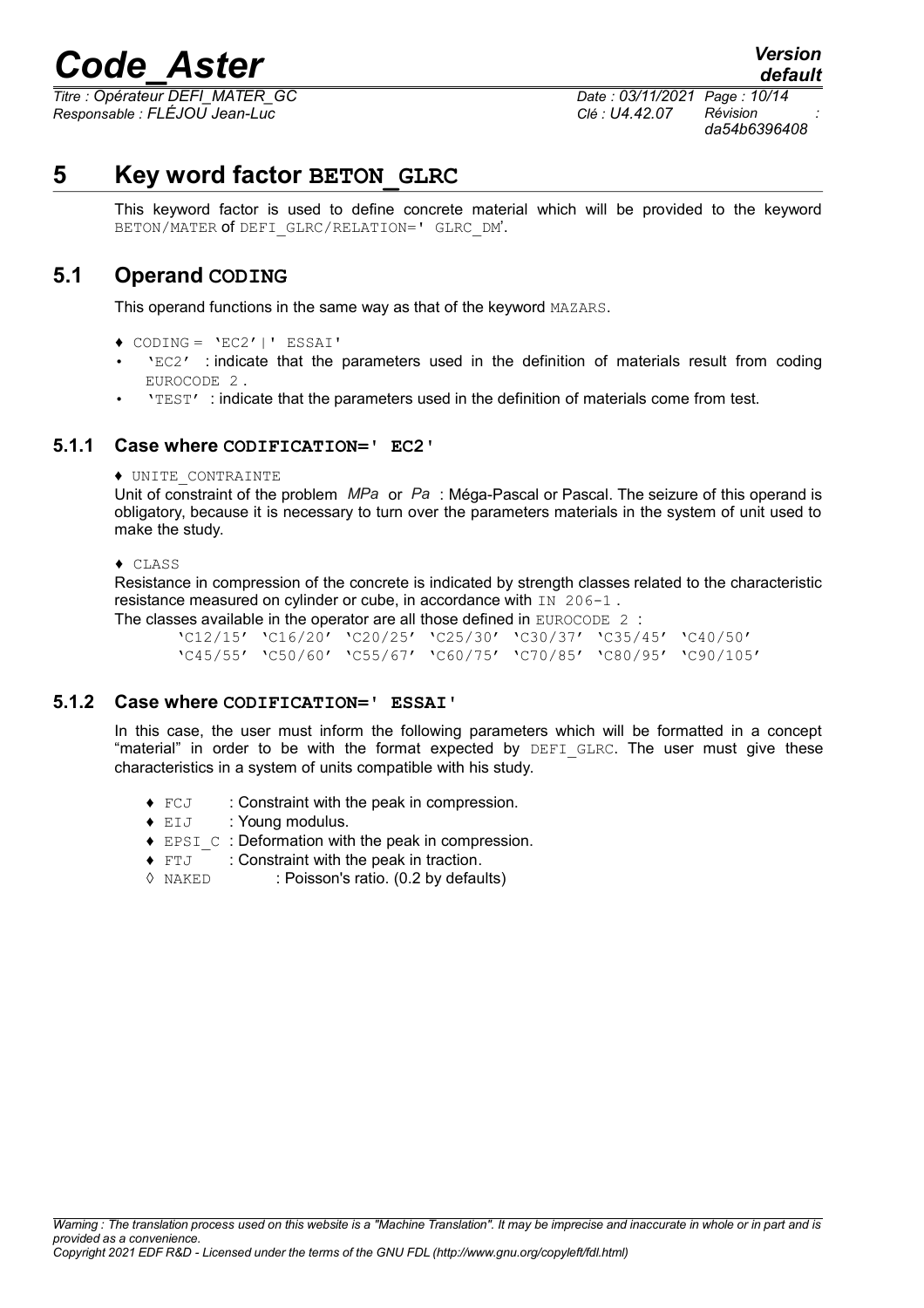*Titre : Opérateur DEFI\_MATER\_GC Date : 03/11/2021 Page : 11/14 Responsable : FLÉJOU Jean-Luc Clé : U4.42.07 Révision :*

*da54b6396408*

# **6 Key word factor STEEL**

<span id="page-10-3"></span>The model of behavior is elastoplastic with a linear kinematic work hardening.

### **6.1 Operands**

<span id="page-10-2"></span>Operands are those which one finds under words keys factors ELAS and ECRO\_LINE order DEFI\_MATERIAU [U4.43.01].

- $\blacklozenge$  **E** : Young, elastic slope modulus of the curve  $\sigma = f(\epsilon)$
- ♦ SY : Elastic limit.

```
◊ NAKED : Poisson's ratio
\Diamond D SIGM EPSI : Slope of work hardening on the curve σ = f(ε). ( cf . ECRO LINE order
DEFI_MATERIAU ).
```

```
◊ SIGM_LIM : Ultimate stress.
```
◊ EPSI\_LIM : Limiting deformation.

### **6.2 Operation**

<span id="page-10-1"></span>Two operands are obligatory: E, SY. So operands optional are indicated, they are taken into account by the order and the values will not be modified. It is thus necessary to make sure of the coherence of the provided sizes.

If operands optional are not indicated, the order determines them missing sizes by the following formulas:

 $v=0.3$  *dsde*=*E*/10000.0  $\sigma_{ELS} = \sigma_y/1.1$   $\varepsilon_{ELU} = 10.0\%$ 

# **6.3 Examples of use**

<span id="page-10-0"></span>To define a steel with a yield stress of 400.0*MPa* , the order is used in the following way: STEEL **= DEFI\_MATER\_GC (**

 **STEEL =\_F (E=**2.0E+11, **SY=**400.0E+06,**)**, **)**

The order prints in the file of message all the values which are used to define material.

```
== PARAMÈTRES OF LAW ECRO_LINE == 
ELASTICITY PART:
  E = 2.000E+11, NAKED = 3.00000000E-01,
NON-LINEAR PART:
   SY = 4.00000000E+08, EPSI LIM = 1.00000000E-02,
   D_SIGM_EPSI = 2.00000000E+07, SIGM_LIM = 3.63636364E+08,
FOR INFORMATION:
   EPSI ELAS = 2.00000000E-03,
```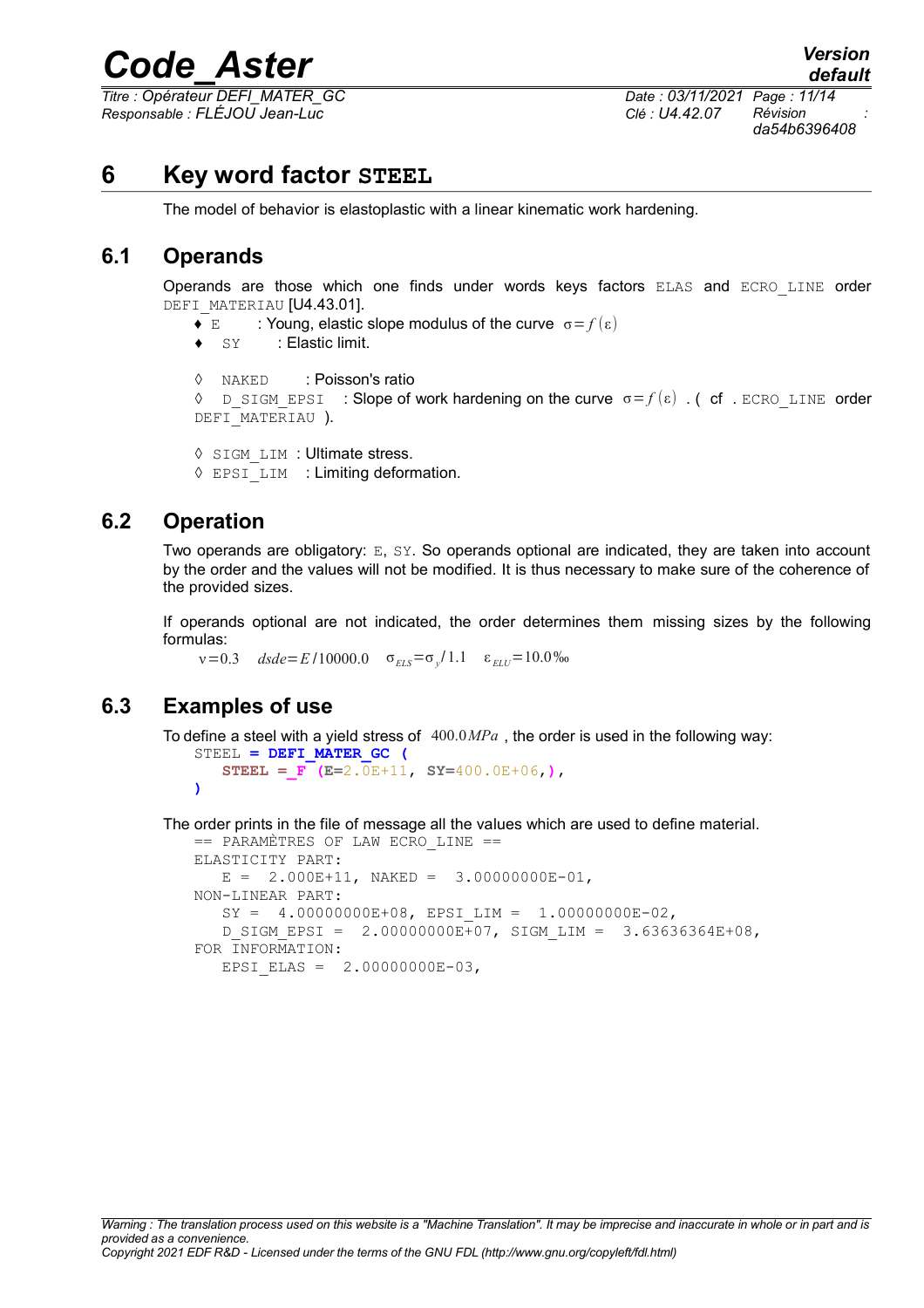*Titre : Opérateur DEFI\_MATER\_GC Date : 03/11/2021 Page : 12/14 Responsable : FLÉJOU Jean-Luc Clé : U4.42.07 Révision :*

*default*

# **7 Key word factor ENDO\_FISS\_EXP**

<span id="page-11-2"></span>The model of behavior ENDO FISS EXP of behavior endommageable is an elastic model not room (available in modeling  $GRAD$  VARI). It makes it possible to describe the softening behavior of the concrete. It distinguishes in particular behaviour in traction and in compression, partially rigidity in compression restores and described well the states of shearing or bi--traction. When the characteristic length tends towards zero, it approaches a cohesive model, which explains why one informs parameters characteristic of a cohesive law more than of a voluminal model of damage.

# **7.1 Operands**

<span id="page-11-1"></span>

| Е              | Young modulus (Pa)                                                   |  |  |  |
|----------------|----------------------------------------------------------------------|--|--|--|
| NAKED          | Poisson's ratio                                                      |  |  |  |
| FT             | Threshold of damage in simple traction (Pa)                          |  |  |  |
| FC             | Threshold of damage in compression (Pa)                              |  |  |  |
| GF             | Energy of cracking (N/m)                                             |  |  |  |
| $\mathsf{P}$   | Parameter of principal work hardening of the asymptotic cohesive law |  |  |  |
| G INIT         | Energy of partial cracking resulting from the initial slope          |  |  |  |
| Q              | Secondary parameter of work hardening of the asymptotic cohesive law |  |  |  |
| O REL          | Secondary parameter of work hardening (ranging between 0 and 1)      |  |  |  |
| LARG BANDE     | Bandwidth of localization (m)                                        |  |  |  |
| REST RIGI FC   | Coefficient of restoration of rigidity (0 = without restoration)     |  |  |  |
| COEF RIGI MINI | Threshold of swing to the fixed secant tangent matrix                |  |  |  |
|                |                                                                      |  |  |  |

**Table 7.1-a : Parameters materials of law ENDO\_FISS\_EXP**

# **7.2 Operation**

<span id="page-11-0"></span>Certain characteristics do not require complementary explanations: the Young modulus, the Poisson's ratio, thresholds of damage in traction and compression, the energy of cracking. They are usual characteristics for the modeling of the damage of the concrete.

Concerning the parameters  $P$  and  $Q$  who characterize the standardized answer of the asymptotic cohesive model (the constraint is standardized by  $FT$ , the opening by  $GF/FT$ ), one places at the disposal several manners to inform them. One can directly inform  $P$  (superior with 1) or the effect of  $P$ on the initial slope of the cohesive answer via the data of the energy of corresponding cracking G\_INIT if the model of cohesive softening were linear with like slope the initial slope. This manner of characterizing the initial slope is used by certain authors, in particular within the framework of a bilinear cohesive law (one speaks then about *GF*, with tiny, in opposition to *GF*, with a capital letter, which indicates the entirety of the energy of cracking). For  $\mathcal{Q}$ , one can directly inform his value (worthless by default) but this one is obligation to remain between 0 and one value maximum which depends on P. to simplify the data of  $\overline{Q}$ , one gives the opportunity of informing  $\overline{Q}$  into relative compared to this maximum value via the keyword  $Q$  REL (with value between 0 and 1, therefore).

Concerning the restoration of rigidity, the model ENDO FISS EXP introduced a parameter of regularization γ who smoothes the jump of rigidity between traction and compression. Rather than to inform the value directly of  $\gamma$ , not necessarily very speaking, one prefers to indicate via REST RIGI FC the level of rigidity restored compared to initial rigidity for a deformation (in compression) equalizes with  $FC/E$ . This value thus lies between 0 (no restoration of rigidity) and 1 (strictly lower than 1, total restoration of rigidity not being possible with the function of selected regularization). A value of 0.9 by default is proposed.

One introduces finally the bandwidth of localization which is supposed to reflect a cohesive crack. It is the double of the parameter  $D$  (which measures him to it half-width of band in 1D, as described in the theoretical reference of the model).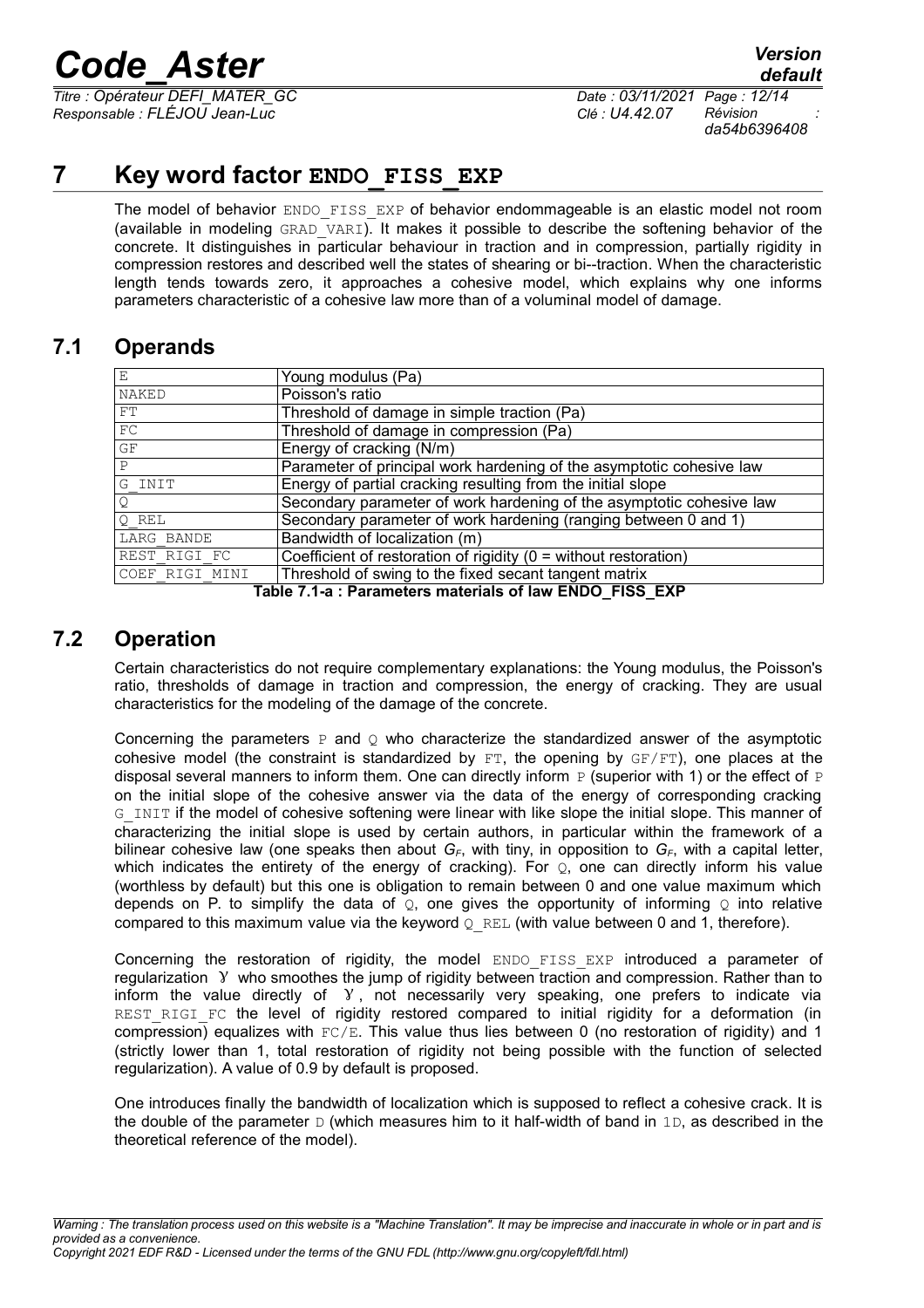*Titre : Opérateur DEFI\_MATER\_GC Date : 03/11/2021 Page : 13/14 Responsable : FLÉJOU Jean-Luc Clé : U4.42.07 Révision :*

*da54b6396408*

*default*

As for the parameter COEF\_RIGI\_MINI, it is that introduced into DEFI\_MATERIAU [U4.43.01]. When the residual rigidity standardized by E is lower than COEF\_RIGI\_MINI, one substitutes for the tangent matrix the secant matrix corresponding to this rigidity, which limits the problems involved in possible completely destroyed zones (i.e without residual rigidity). This parameter is without incidence on the physique of the model, it intervenes only on the properties of convergence of the algorithm of Newton. By default, this function is not activated (COEF RIGI MINI = 0), which seems very well to be appropriate in most case.

In a general way, one returns to the reference material of the model [R5.03.28] for more detailed explanations on the significance of the various parameters of the model.